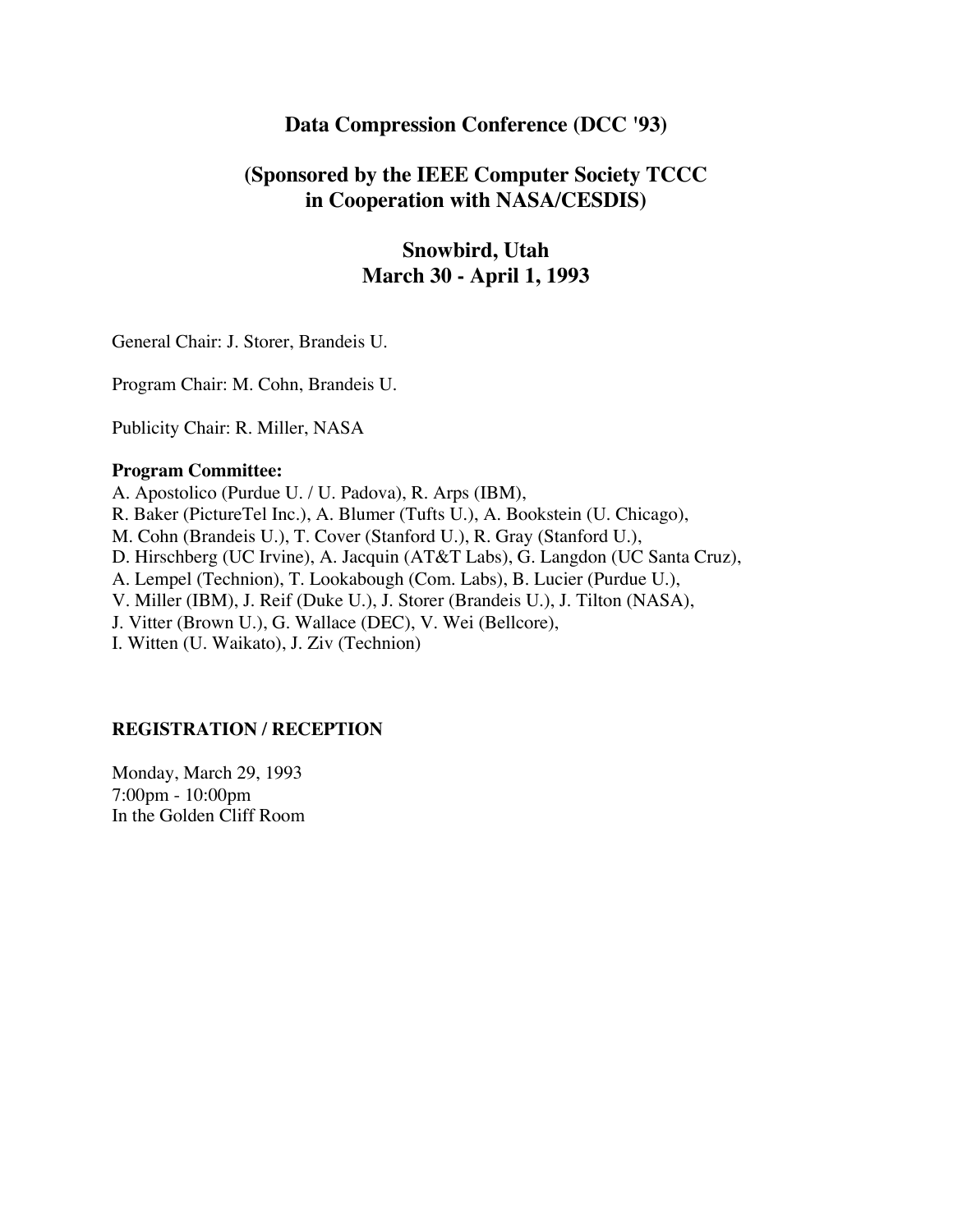## **DCC'93 - Tuesday, March 30, 1993**

7:45am: Welcome

### **Session 1: 8:00 - 10:05**

8:00 Combining Image Classification and Image Compression Using Vector Quantization K. L. Oehler and R. M. Gray

8:25 An Improved Sequential Search Multistage Vector Quantizer D. Miller, K. Rose

8:50 Globally Optimal Bit Allocation X. Wu

 $9:15$ On-Line Adaptive Vector Quantization with Variable Size Codebook Entries C. Constantinescu, J. A. Storer

9:40 Joint Codebook Design for Summation Product-Code Vector Quantizers W. Y. Chan, A. Gersho, S. Soong

## **Break: 10:05 - 10:30**

#### **Session 2: 10:30 - 12:35**

10:30 Codes with Monotonic Codeword Lengths J. Abrahams

10:55 Filtering Random Noise via Data Compression B. K. Natarajan

11:20 Can Random Fluctuation Be Exploited in Data Compression A. Bookstein, S.T. Klein, T. Raita, I. Rao, M. Patil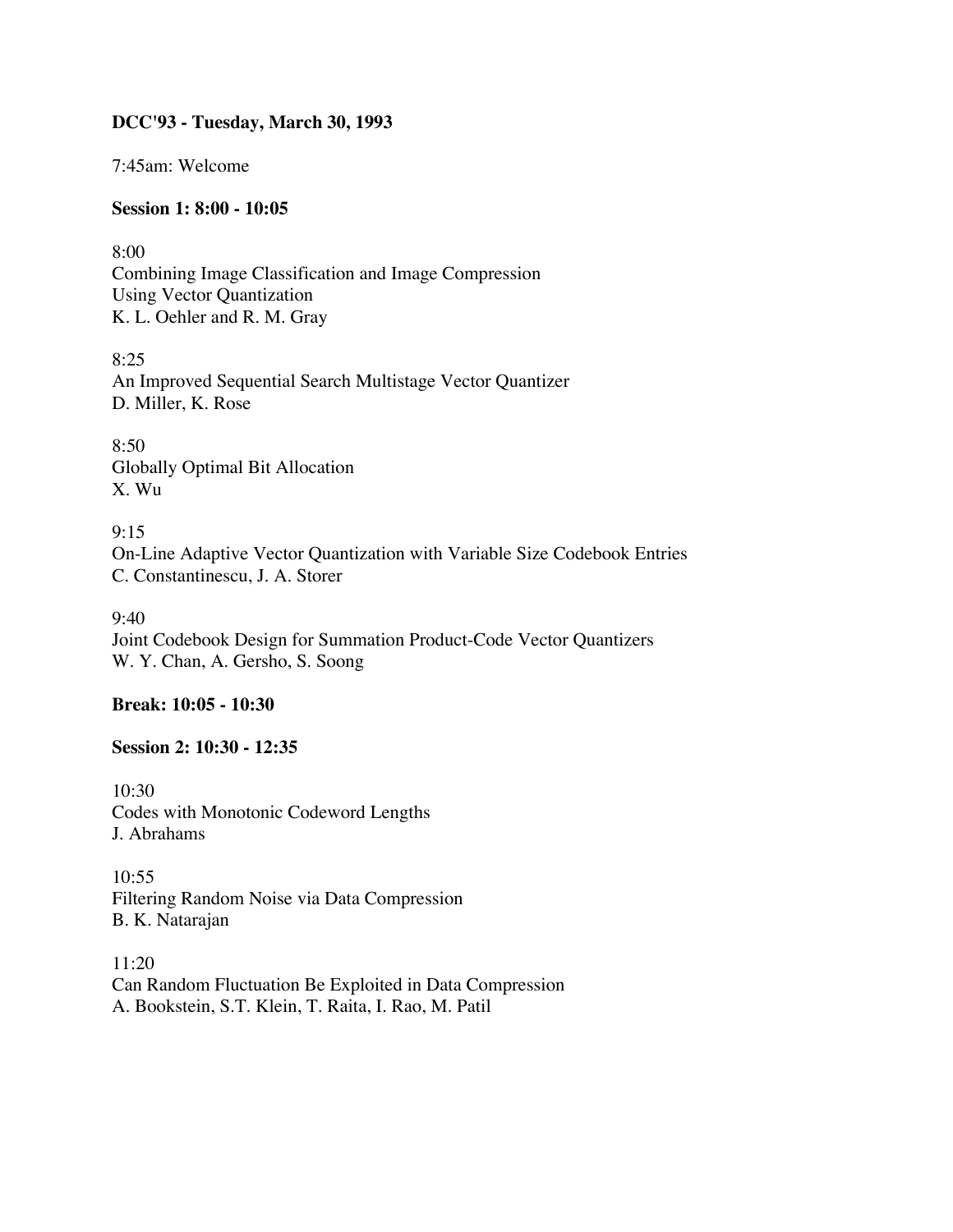11:45 Divergence and the Contruction of Variable-to-Variable-Length Lossless Codes by Source-Word Extensions G. Freeman

12:10 Universality and Rates of Convergence in Lossy Source Coding T. Linder, G. Lugose, K. Zeger

#### **Lunch Break, 12:35 - 4:00**

#### **Session 3: 4:00 - 5:40**

4:00 Design and Analysis of Fast Text Compression Based on Quasi-Arithmetic Coding P. Howard, J. Vitter

4:25 An Empirical Evaluation of Coding Techniques for Multi-Symbol Alphabets A. Moffat, N. Sharman, I. Witten, T. Bell

4:50 Minimizing Error and VLSI Complexity in the Multiplication-Free Approximation of Arithmetic Coding G. Feygin, P. Gulak, P. Chow

5:15 Multialphabet Arithmetic Coding at 16 MBytes/sec H. Printz, P. Stubley

### **Break: 5:40 - 6:05**

**Session 4: 6:05 - 7:20**

6:05 Ziv-Lempel Encoding with Multi-Bit Flags P. Fenwick

6:30 On Approximate String Matching I. Sadeh

6:55 Coding Theory and Regularization J. Connor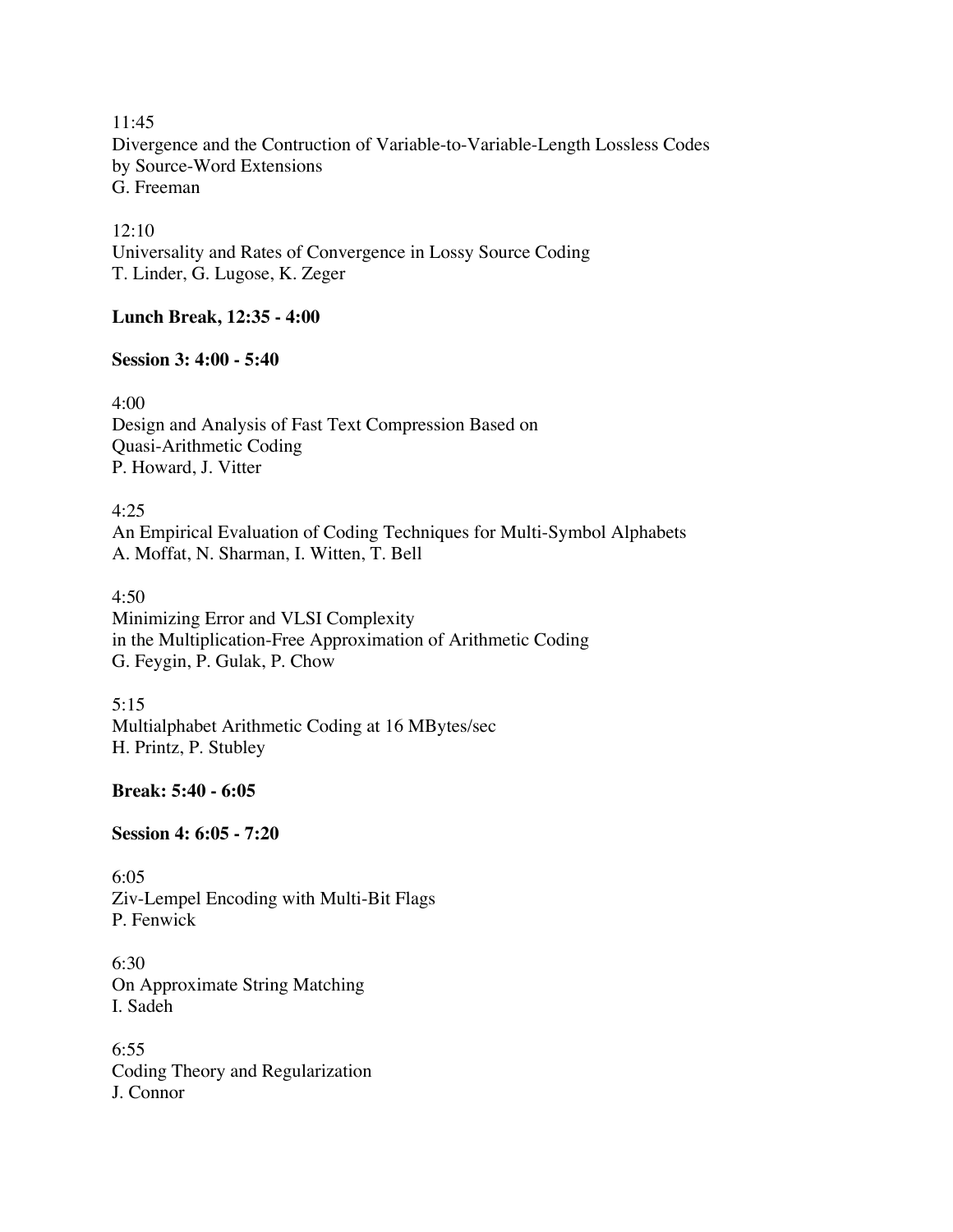#### **DCC'93 - Wednesday, March 31, 1993**

#### **Session 5: 8:00 - 10:05**

8:00 Optimal Piecewise-Linear Compression of Images V. Bhaskaran, B. K. Natarajan, K. Konstantinides

8:25 Visually Optimal DCT Quantization Matrices for Individual Images A. Watson

8:50 Optimum DCT Quantization D. Monro, B. Sherlock

9:15 Full-Frame Compression of Tomographic Images Using the Discrete Fourier Transform J. Villasenor

9:40 A High Performance Adaptive Image Compression System Using a Generative Neural Network: Dynamic Neural Network II A. Rios, M. Kabuka

**Break: 10:05 - 10:30**

#### **Session 6: 10:30 - 12:35**

10:30 An Embedded Hierarchical Image Coder using Zerotrees of Wavelet Coefficients J. Shapiro

10:55 Wavelet Transform-Vector Quantization Compression of Supercomputer Ocean Model Simulation Output J. Bradley, C. Brislawn

11:20 Efficient Compression of Wavelet Coefficients for Smooth and Fractal-like Data K. Culik II, S. Dube, P. Rajcani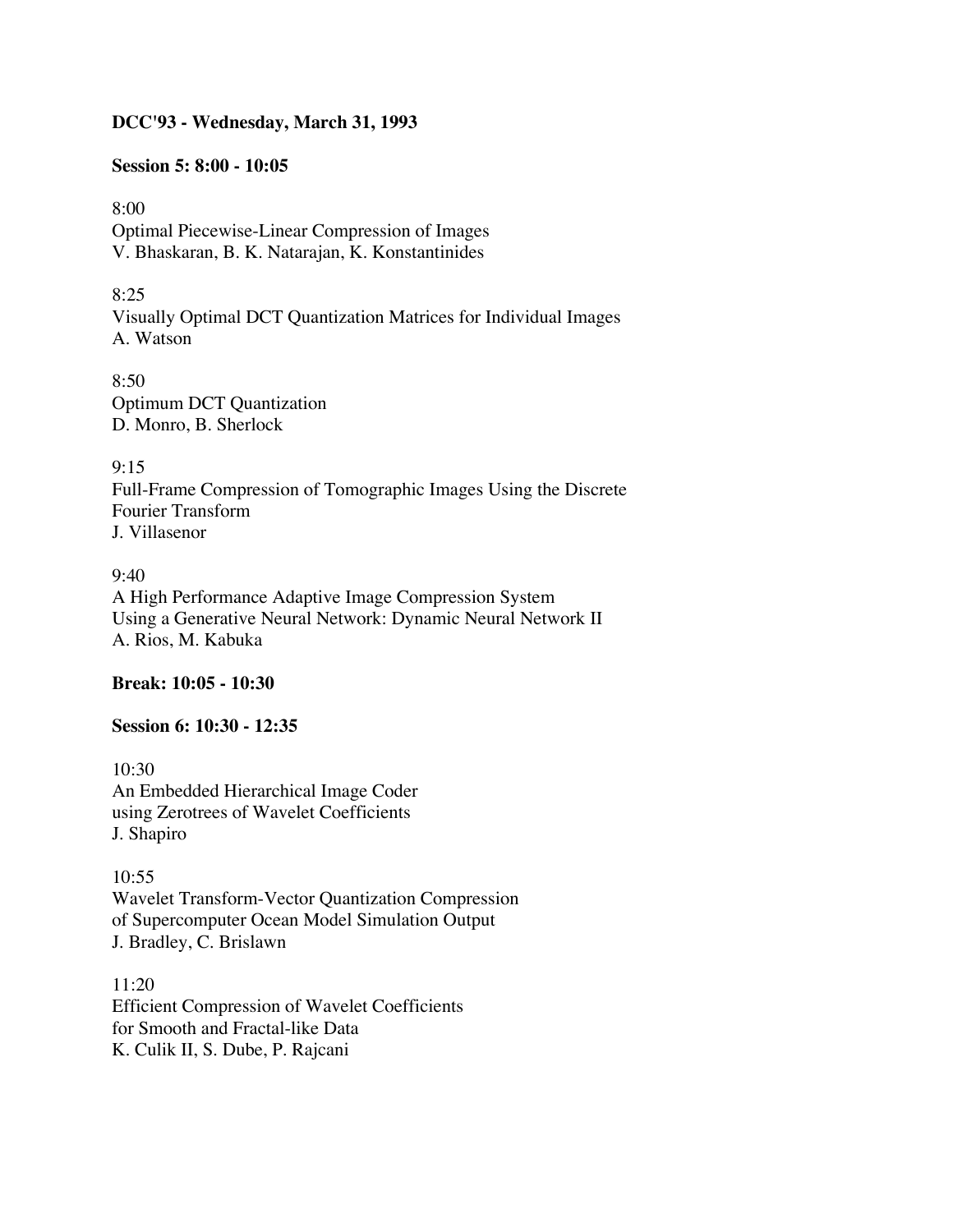11:45 Fractal Based Image Compression with Affine Transformations H. Raittinen, K. Kaski

 $12:10$ Generalized Fractal Transforms: Complexity Issues D. Monro, F. Dudbridge

## **Lunch Break, 12:35 - 4:00**

 **\*\*\*\*\* Poster Session and Reception \*\*\*\*\*** 4:00pm - 7:00pm In the Golden Cliff Room

 (An abstract of each poster presentation appears in the conference proceedings.)

## **DCC'93 - Thursday, April 1, 1993**

## **Session 7: 8:00 - 10:05**

8:00 Segmentation-Based Progressive Image Coding X. Wu, Y. Fang

8:25 Classified Variable Rate Residual Vector Quantization Applied to Image Subband Coding C. Barnes, E. Holder

8:50 Adaptive Channel Optimization of Vector Quantized Data A. Hung, T. Meng

 $9:15$ Design and Peformance of Tree-Structured Vector Quantizers J. Lin, J. Storer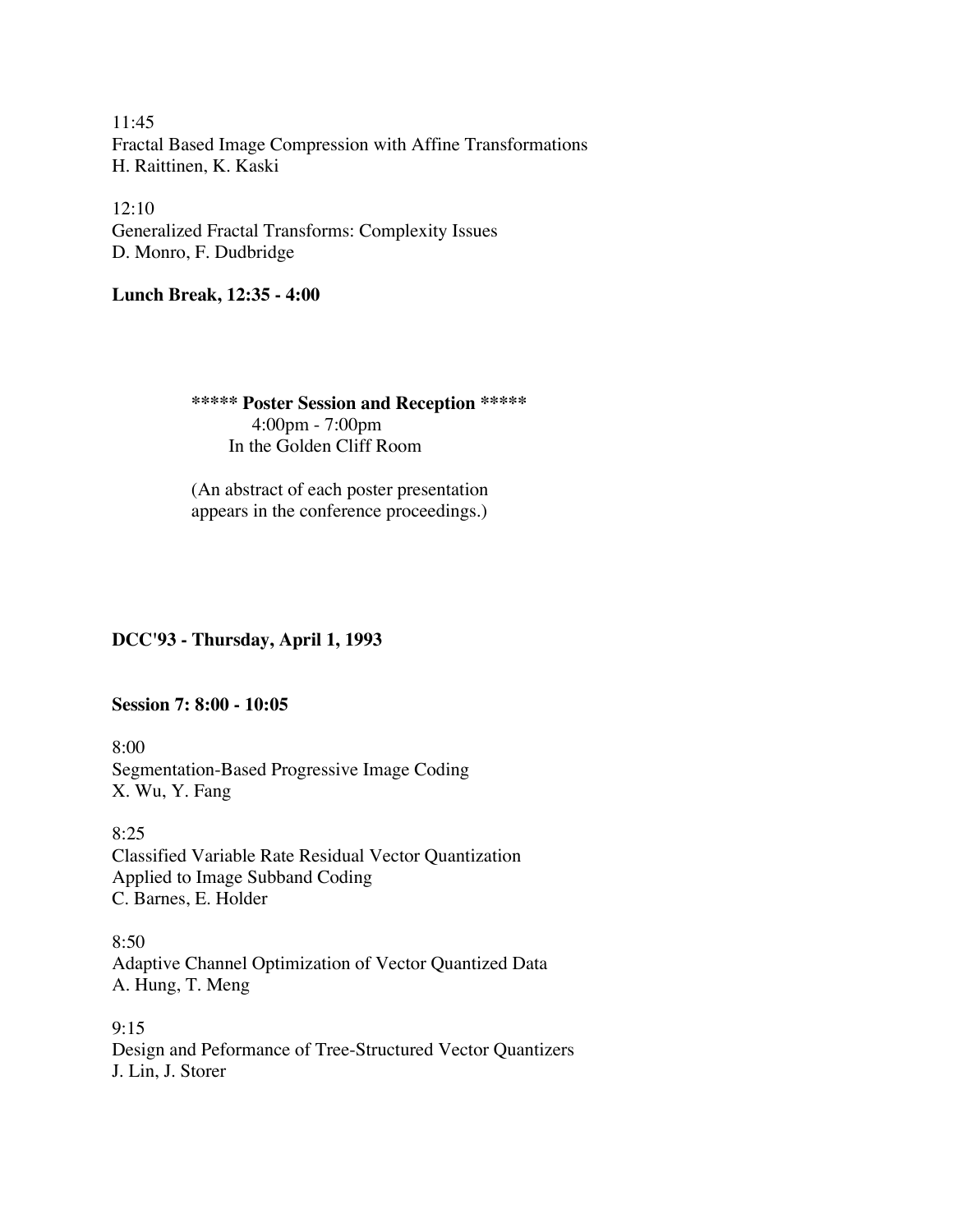9:40 A Mean-Removed Variation of Weighted Universal Vector Quantization for Image Coding B. Andrews, P. Chou, M. Effros, R. Gray

## **Break: 10:05 - 10:30**

#### **Session 8: 10:30 - 12:35**

10:30 Application of AVL Trees to the Adaptive Compression of Numerical Data H. Yokoo

10:55 Tree Compacting Transformations G. Promhouse, M. Bauer

11:20 Sort Order Preserving Data Compression for Extended Alphabets A. Zandi, B. Iyer, G. Langdon

11:45 Compression of DNA Sequences S. Grumbach, F. Tahi

12:10 Fast and Efficient Lossless Image Compression P. Howard, J. Vitter

## **Lunch Break, 12:35 - 4:00**

#### **Session 9: 4:00 - 5:40**

4:00 Robust, Variable Bit-rate Coding Using Entropy-Based Codebooks J. Fowler, S. Ahalt

4:25 Low Bit Rate Coding of Earth Science Images F. Kossentini, W. Chung, M. Smith

4:50 Algorithms for Fast Vector Quantizaton S. Arya, D. Mount